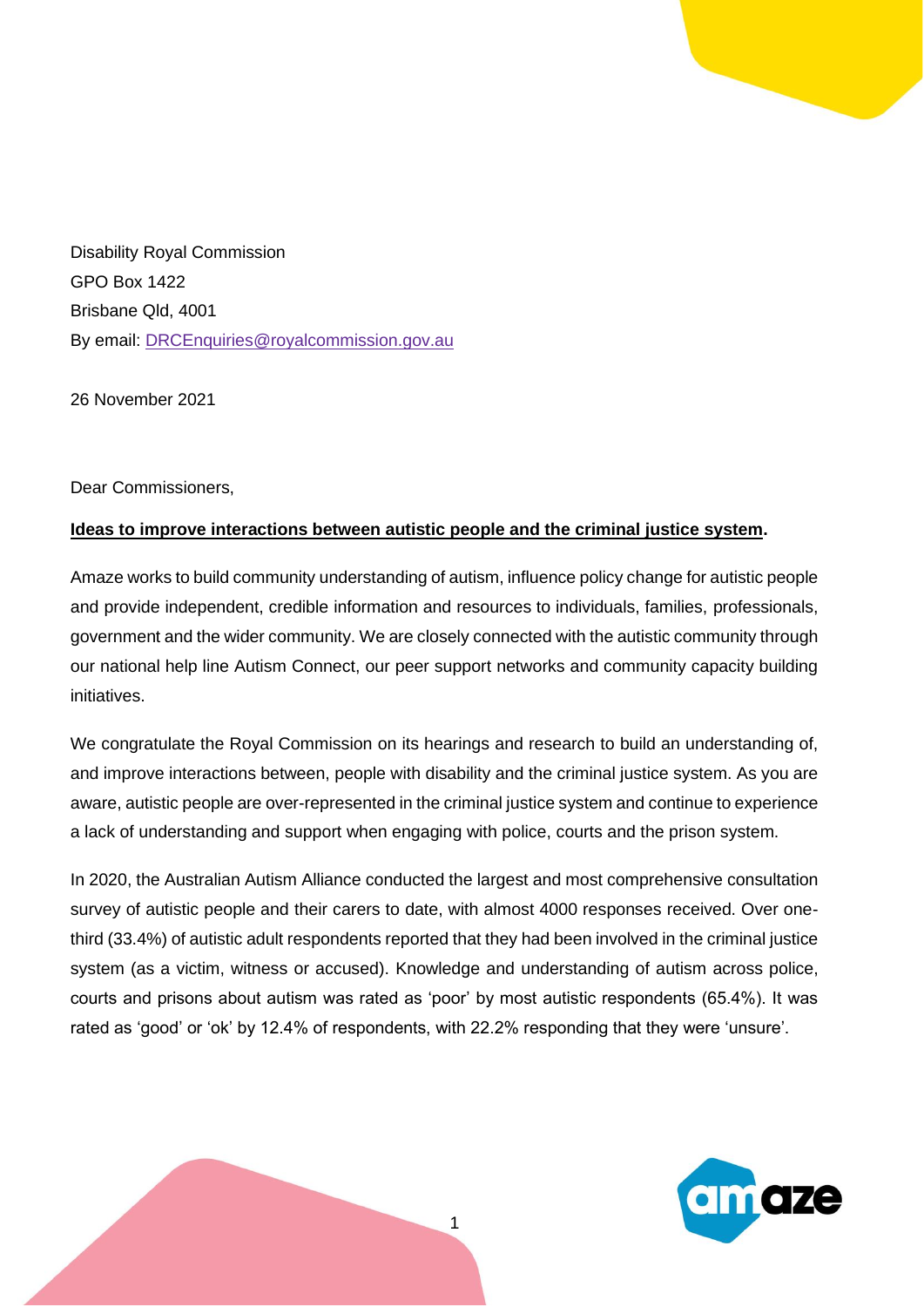**Amaze recently provided the attached submission to the** *Parliamentary Inquiry into Victoria's Criminal Justice System*. We are pleased to share it with you to help build your understanding of the experiences of autistic people in the justice system and how they may be improved. It highlights the vulnerabilities and intersecting disadvantages experienced by autistic people, the lack of autism understanding and co-ordinated supports across the justice system, poor screening and data collection, inaccessible environments (including courtroom and prison environments) and the absence of autism friendly pathways and therapeutic facilities.

Our submission also highlights a recent **major international global initiative** led by the Global Autism and Criminal Justice System Consortium (GACJSC), funded by the International Society of Autism Research, **to develop a best practice framework** for states to divert autistic people from involvement in the criminal justice system and appropriately support autistic people who are accused and/or found guilty of a crime. The GACJSC is an international consortium comprising researchers, criminal justice professionals, autistic people and their families. Their study has been informed a systematic review of international evidence and a survey of over 3000 key stakeholders from 10 nations. Survey results and the systematic review will form the basis of a policy brief which is expected to be published by the end of this year. Once available, we would encourage you to invite a representative from the Consortium to share its findings and recommendations with the Commission.

## **Amaze calls for the following key measures to be developed and implemented in co-design with autistic people, their families and carers**:

- 1. **An overarching autism and justice strategy to support autistic people who encounter the criminal justice system**. The strategy should be informed by the GACJSC and cover: autistic victims, witnesses and alleged offenders; diversions from involvement in the criminal justice system; and accessibility, supports and support systems across the entire justice system (including police, courts and corrections).
- 2. **Systematic screening and data collection for autism/cognitive disability.** This should apply to each stage of the criminal justice system (including police, courts and prison).



2